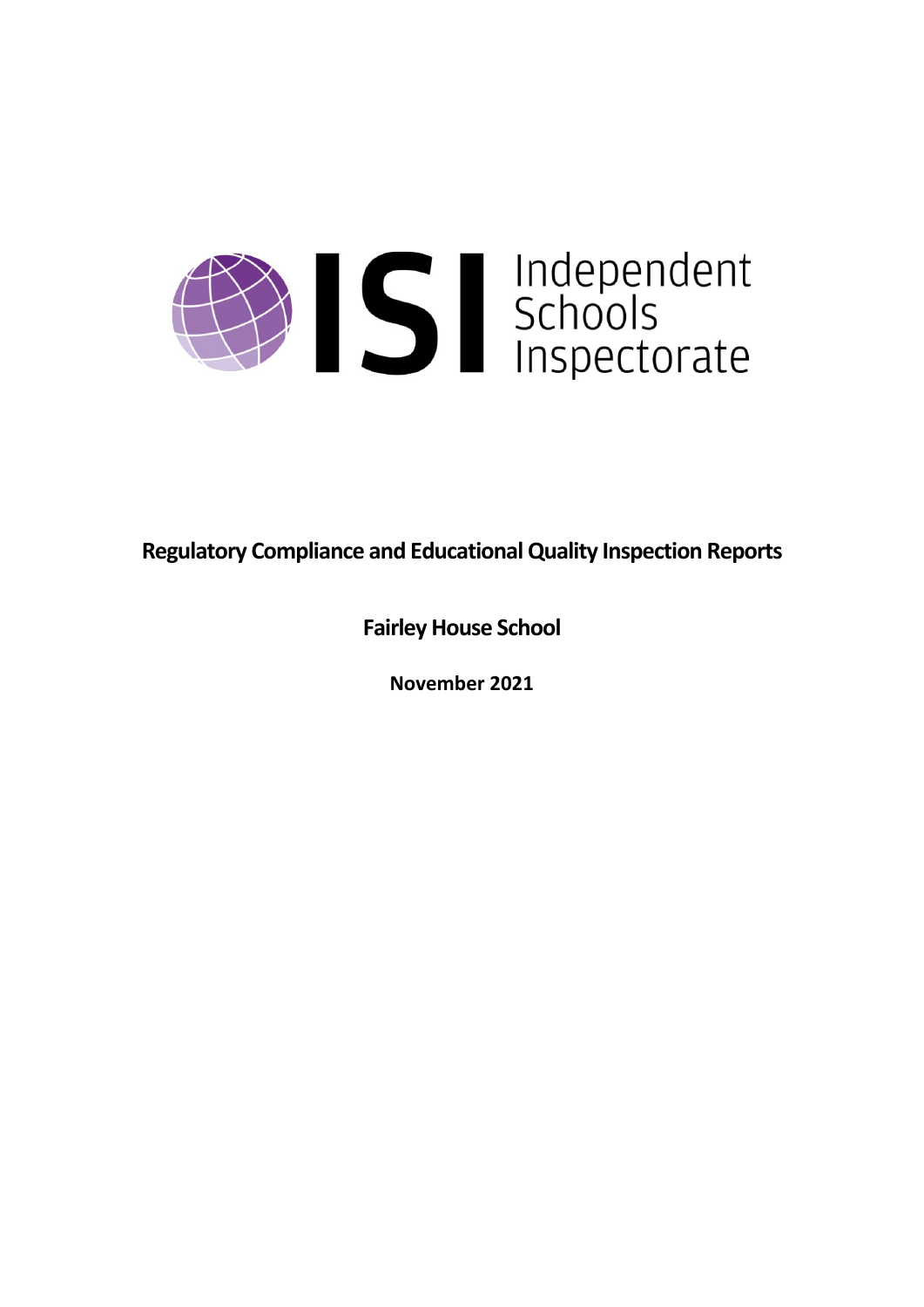# **Contents**

| <b>School's Details</b> |                                                                      |    |
|-------------------------|----------------------------------------------------------------------|----|
| 1.                      | <b>Background Information</b>                                        | 4  |
|                         | <b>About the school</b>                                              | 4  |
|                         | What the school seeks to do                                          | 4  |
|                         | About the pupils                                                     | 4  |
| 2.                      | <b>Regulatory Compliance Inspection</b>                              | 5  |
|                         | Preface                                                              | 5  |
|                         | <b>Key findings</b>                                                  | 6  |
|                         | PART 1 - Quality of education provided                               | 6  |
|                         | PART 2 - Spiritual, moral, social and cultural development of pupils | 6  |
|                         | PART 3 - Welfare, health and safety of pupils                        | 6  |
|                         | PART 4 – Suitability of staff, supply staff, and proprietors         | 6  |
|                         | PART 5 - Premises of and accommodation at schools                    | 7  |
|                         | <b>PART 6 - Provision of information</b>                             | 7  |
|                         | PART 7 - Manner in which complaints are handled                      | 7  |
|                         | PART 8 - Quality of leadership in and management of schools          | 7  |
| 3.                      | <b>Educational Quality Inspection</b>                                | 8  |
|                         | Preface                                                              | 8  |
|                         | <b>Key findings</b>                                                  | 8  |
|                         | <b>Recommendation</b>                                                | 8  |
|                         | The quality of the pupils' academic and other achievements           | 8  |
|                         | The quality of the pupils' personal development                      | 10 |
| 4.                      | <b>Inspection Evidence</b>                                           | 13 |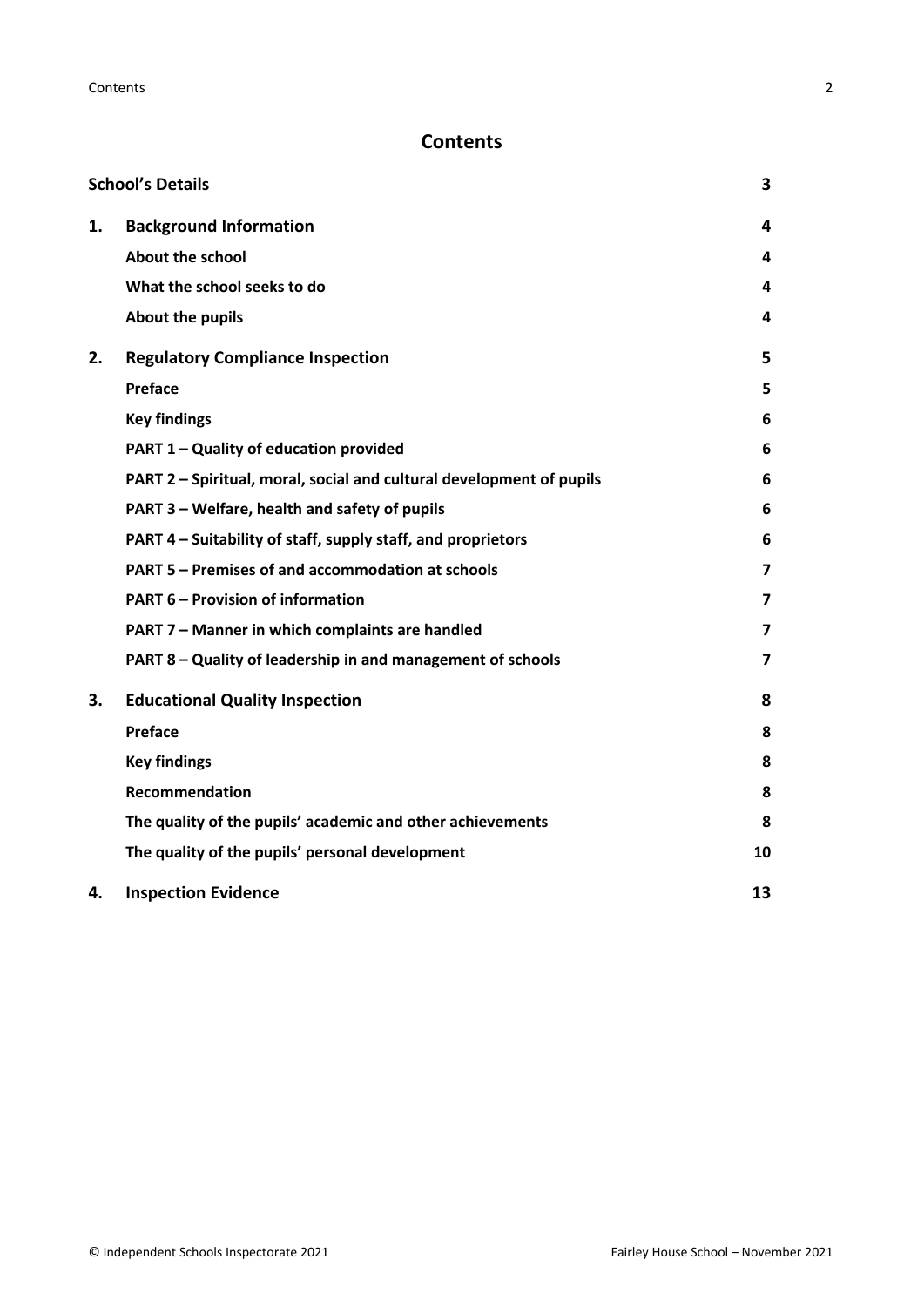| <b>School</b>                    | Fairley House School                                           |  |  |
|----------------------------------|----------------------------------------------------------------|--|--|
| <b>DfE</b> number                | 213/6327                                                       |  |  |
| <b>Registered charity number</b> | 281680                                                         |  |  |
| <b>Address</b>                   | Fairley House School<br>30 Causton Street<br>London<br>SW1P4AU |  |  |
| <b>Telephone number</b>          | 020 79765456                                                   |  |  |
| <b>Email address</b>             | enquiries@fairleyhouse.org.uk                                  |  |  |
| <b>Headteacher</b>               | Mr Michael Taylor                                              |  |  |
| <b>Chair of governors</b>        | Mrs Tina Tietjen                                               |  |  |
| Age range                        | 6 to 16                                                        |  |  |
| Number of pupils on roll         | 180                                                            |  |  |
|                                  | <b>Juniors</b><br>63<br><b>Seniors</b><br>117                  |  |  |
| <b>Inspection dates</b>          | 2 to 5 November 2021                                           |  |  |

# <span id="page-2-0"></span>**School's Details**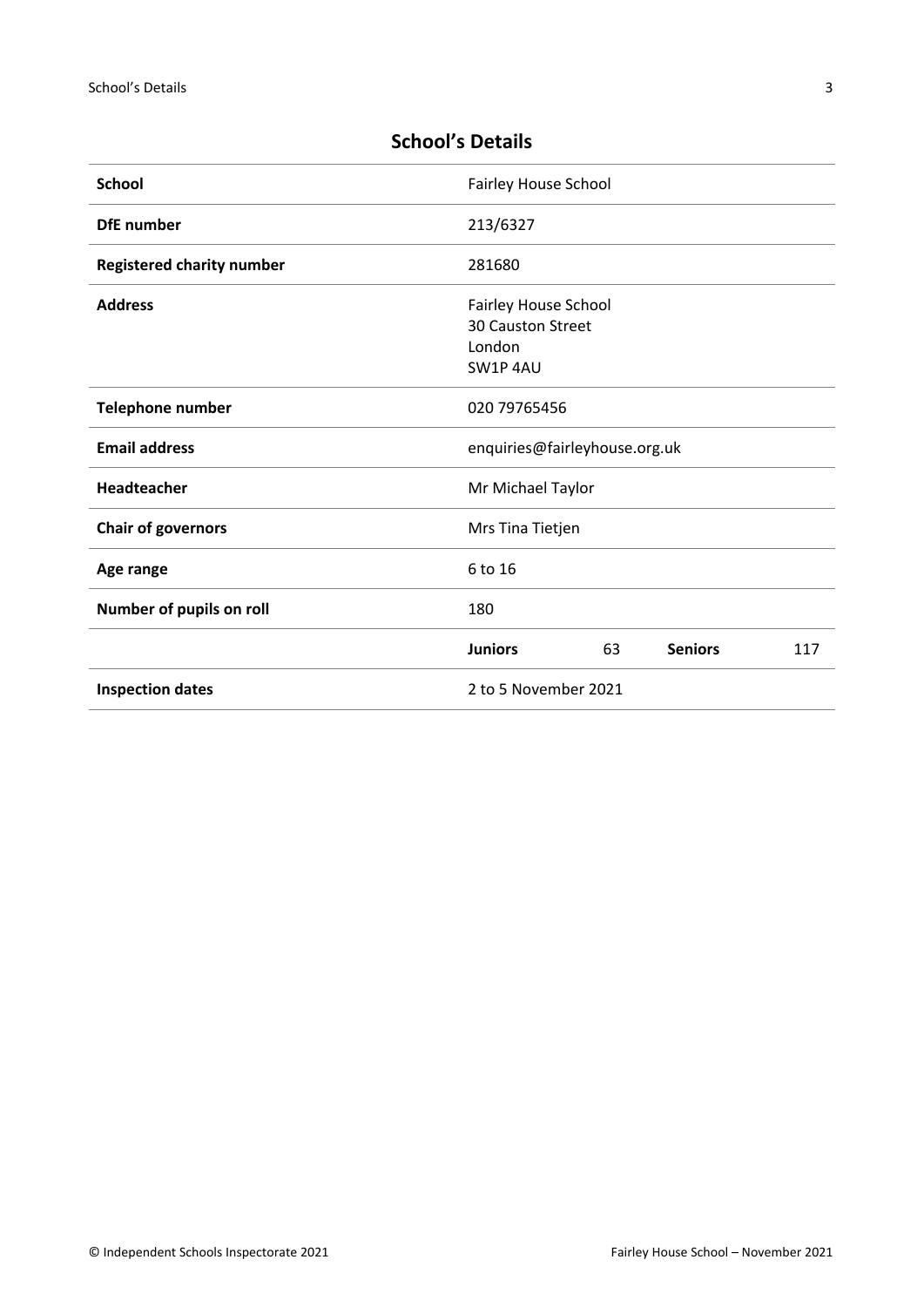# <span id="page-3-0"></span>**1. Background Information**

#### <span id="page-3-1"></span>**About the school**

- 1.1 Fairley House School is an independent, co-educational day school for pupils who require support with specific learning difficulties (SpLD). It is a charitable trust operating under the direction of a board of governors. The school opened in 1982 and islocated on two sitesin central London, about a mile apart from each other. The senior school is situated in Westminster for pupils from Year 6 to Year 11, and the junior school is situated in Lambeth for those from Year 2 to Year 5. Pupils can join the school at any point in time and typically stay for between two and five years before returning to mainstream education.
- 1.2 Since the previous inspection a new chair of governors has been appointed.
- 1.3 During the period March to August 2020, the junior and senior schools remained open only for children of key workers.
- 1.4 During this period of closure the school provided remote learning materials for all pupils.
- 1.5 In the interests of infection control during the COVID-19 (coronavirus) pandemic, inspection evidence was gathered partly remotely and partly on site to reduce contact within the school setting.
- 1.6 In line with the direction given by the Department for Education (DfE) at the time, no evaluation has been made of the nature or effectiveness of any provision made during the period March to August 2020, including its impact on pupils' learning, achievement or personal development. Any concerns relating to pupils' welfare during this period which directly relate to measures implemented by the school have been considered.
- 1.7 During the lockdown period of January to March 2021, all pupils other than the children of key workers or vulnerable pupils received remote learning provision at home.
- 1.8 In 2020 and 2021, public examinations were not held. For pupils who would have been expected to take these examinations, centre-assessed grades and teacher-assessed grades were awarded.

#### <span id="page-3-2"></span>**What the school seeks to do**

1.9 The school aims to provide rich and stimulating multi-sensory learning experiences, which engage children and capitalise on their strengths, while helping them to overcome challenges in their learning. It seeks to help children to be aware of their learning style preferences and also learn to use different learning styles matched to the task. The school's objectives include the development of the whole child, in order to help children achieve and develop confidence and independence through an encouraging, nurturing ethos in which everyone succeeds.

#### <span id="page-3-3"></span>**About the pupils**

1.10 Pupils come from a range of professional backgrounds, mostly from the Greater London area. The school's own assessment data indicate that the ability of pupils is broadly average. All pupils are identified as having SpLD, mainly dyslexia and dyspraxia, but also including some with attention deficit hyperactivity disorder and autistic spectrum condition. There are 101 pupils in the school who have an education, health and care (EHC) plan. English is an additional language (EAL) for four pupils, whose needs are supported by their classroom teachers.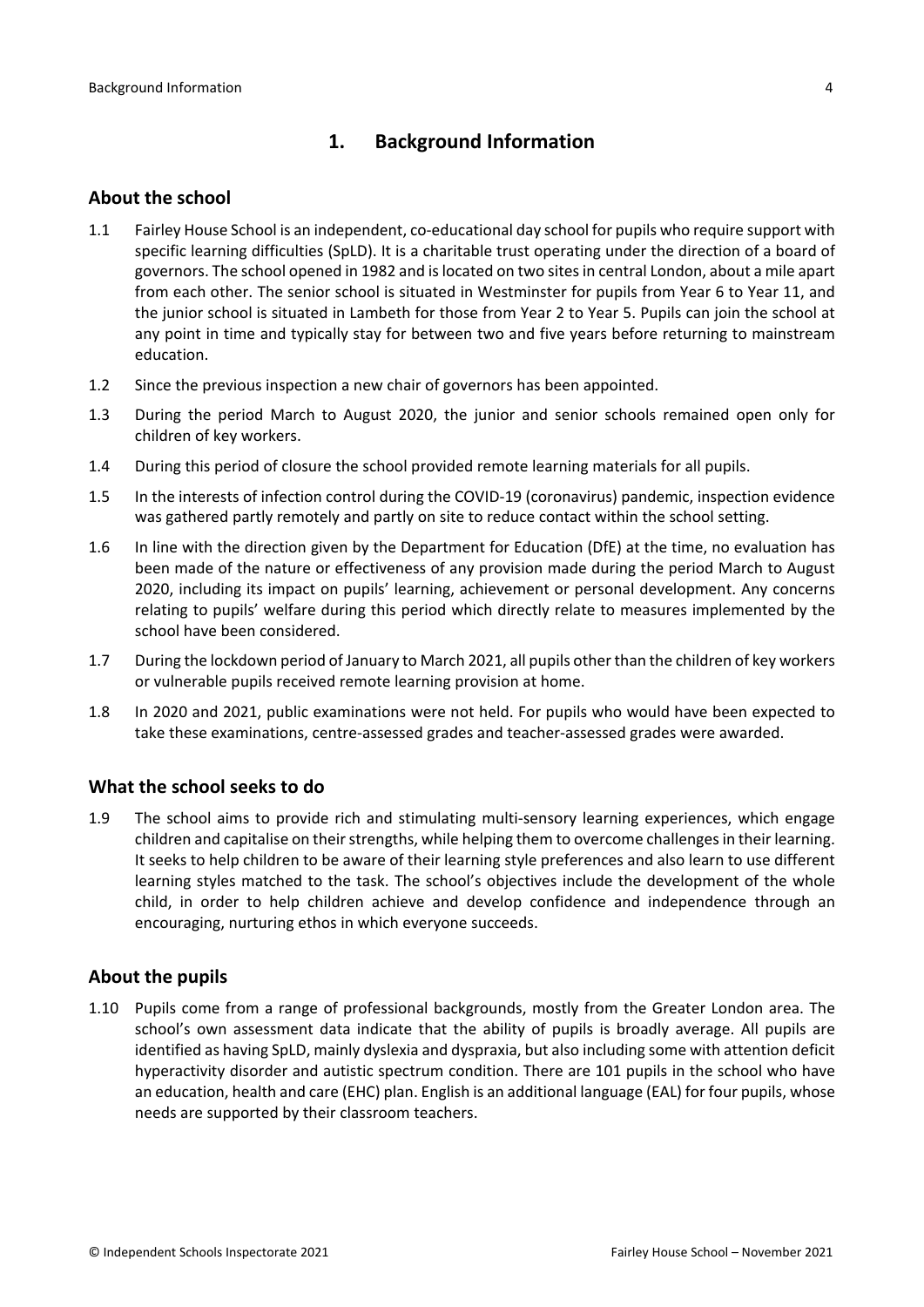# <span id="page-4-0"></span>**2. Regulatory Compliance Inspection**

# <span id="page-4-1"></span>**Preface**

The Independent Schools Inspectorate (ISI) is approved by the Secretary of State to inspect schools which are, or whose heads are, in membership of the associations which form the Independent Schools Council (ISC) and report on the extent to which they meet the Independent School Standards ('the standards') in the Schedule to the Education (Independent School Standards) Regulations 2014. Additionally, inspectionsreport on the school's accessibility plan under Schedule 10 of the Equality Act 2010 and the ban on corporal punishment under section 548 of the Education Act 1996. Inspections also comment on the progress made to meet any compliance action points set out in the school's most recent statutory inspection.

ISI inspections are also carried out under the arrangements of the ISC Associations for the maintenance and improvement of the quality of their membership.

**Thisis a REGULATORY COMPLIANCE INSPECTION which was combined with an inspection of EDUCATIONAL QUALITY. The COMPLIANCE inspection reports only on the school's compliance with the standards.** The standards represent minimum requirements and judgements are given either as **met** or as **not met**. All schools are required to meet all the standards applicable to them. Where the minimum requirements are not met, this is clearly indicated in the relevant section of the report and the school is required to take the actions specified.

Inspections do not include matters that are outside of the regulatory framework described above, such as: an exhaustive health and safety audit; compliance with data protection requirements; an in-depth examination of the structural condition of the school, its services or other physical features; contractual arrangements with parents; an investigation of the financial viability of the school or its accounting procedures.

Inspectors may be aware of individual safeguarding concerns, allegations and complaints as part of the inspection process. Such matters will not usually be referred to specifically in published reports in this document but will have been considered by the team in reaching its judgements.

Links to the standards and requirements can be found here: The Education [\(Independent](http://www.legislation.gov.uk/uksi/2014/3283/contents/made) School Standards) [Regulations](http://www.legislation.gov.uk/uksi/2014/3283/contents/made) 2014.

**COVID-19: Inspection judgements do not cover the period March to August 2020 inclusive.**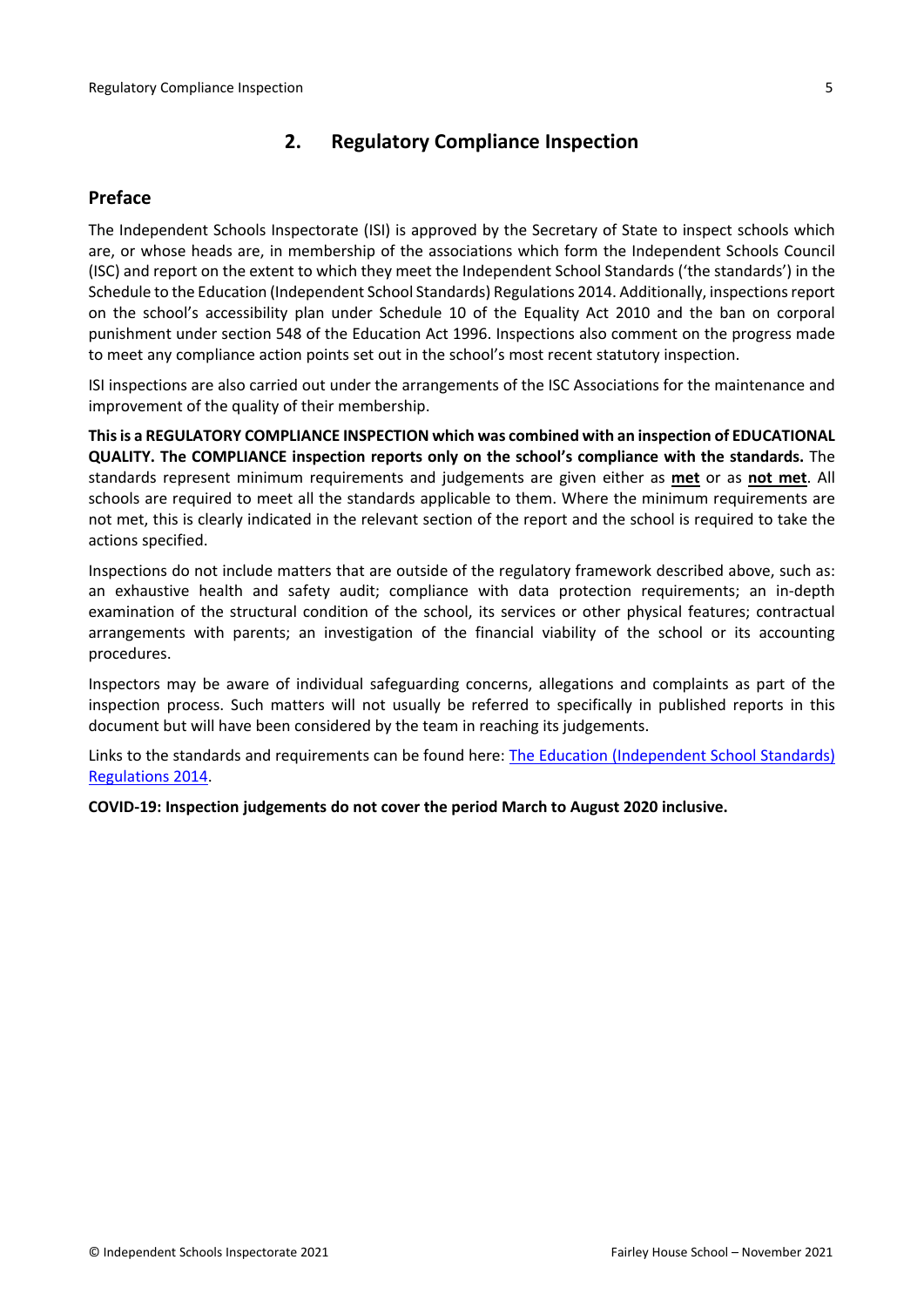# <span id="page-5-0"></span>**Key findings**

**2.1 The school meets the standards in the schedule to the Education (Independent School Standards) Regulations 2014 and associated requirements and no further action is required as a result of this inspection.**

# <span id="page-5-1"></span>**PART 1 – Quality of education provided**

- 2.2 In the junior school, the school's own framework for assessment confirms that teaching enables pupils to make good progress in the context of Part 1 paragraph 3(a).
- 2.3 Pupils take GCSE examinations in their final year at the school. The small numbers involved prevent reliable comparison with national averages, but inspection evidence confirms that teaching enables pupils to make good progress in the context of Part paragraph 3(a).
- 2.4 The curriculum is documented, supported by appropriate plans and schemes of work for the pupils and covers the required breadth of material. The teaching enables pupils to make good progress, encompasses effective behaviour management and is supported by suitable resources. A suitable framework for the assessment of pupils' performance is in place.
- 2.5 Pupils receive relationships education in the junior school and relationships and sex education in the senior school, except in so far as they are lawfully excused. The school has consulted parents and published a written statement of its policy which has regard to the relevant statutory guidance.

#### **2.6 The standards relating to the quality of education [paragraphs 1–4] are met.**

### <span id="page-5-2"></span>**PART 2 – Spiritual, moral, social and cultural development of pupils**

- 2.7 Principles and values are actively promoted which facilitate the personal development of pupils as responsible, tolerant, law-abiding citizens.
- **2.8 The standard relating to spiritual, moral, social and cultural development [paragraph 5] is met.**

# <span id="page-5-3"></span>**PART 3 – Welfare, health and safety of pupils**

- 2.9 Arrangements are made to safeguard and promote the welfare of pupils by means that pay due regard to current statutory guidance; good behaviour is promoted; bullying is prevented so far as reasonably practicable; health and safety requirements are met, including those relating to fire safety; provision is made for first aid. Pupils are properly supervised; admission and attendance registers are maintained, as required, and there is a strategic approach to risk assessment. A disability access plan is in place.
- **2.10 The standardsrelating to welfare, health and safety [paragraphs 6–16], the requirement of Schedule 10 of the Equality Act 2010, and the ban on corporal punishment undersection 548 of the Education Act 1996 are met.**

### <span id="page-5-4"></span>**PART 4 – Suitability of staff, supply staff, and proprietors**

- 2.11 The school makes appropriate checks to ensure the suitability of staff, supply staff and proprietors, and a register is kept as required.
- **2.12 The standards relating to the suitability of those in contact with pupils at the school [paragraphs 17–21] are met.**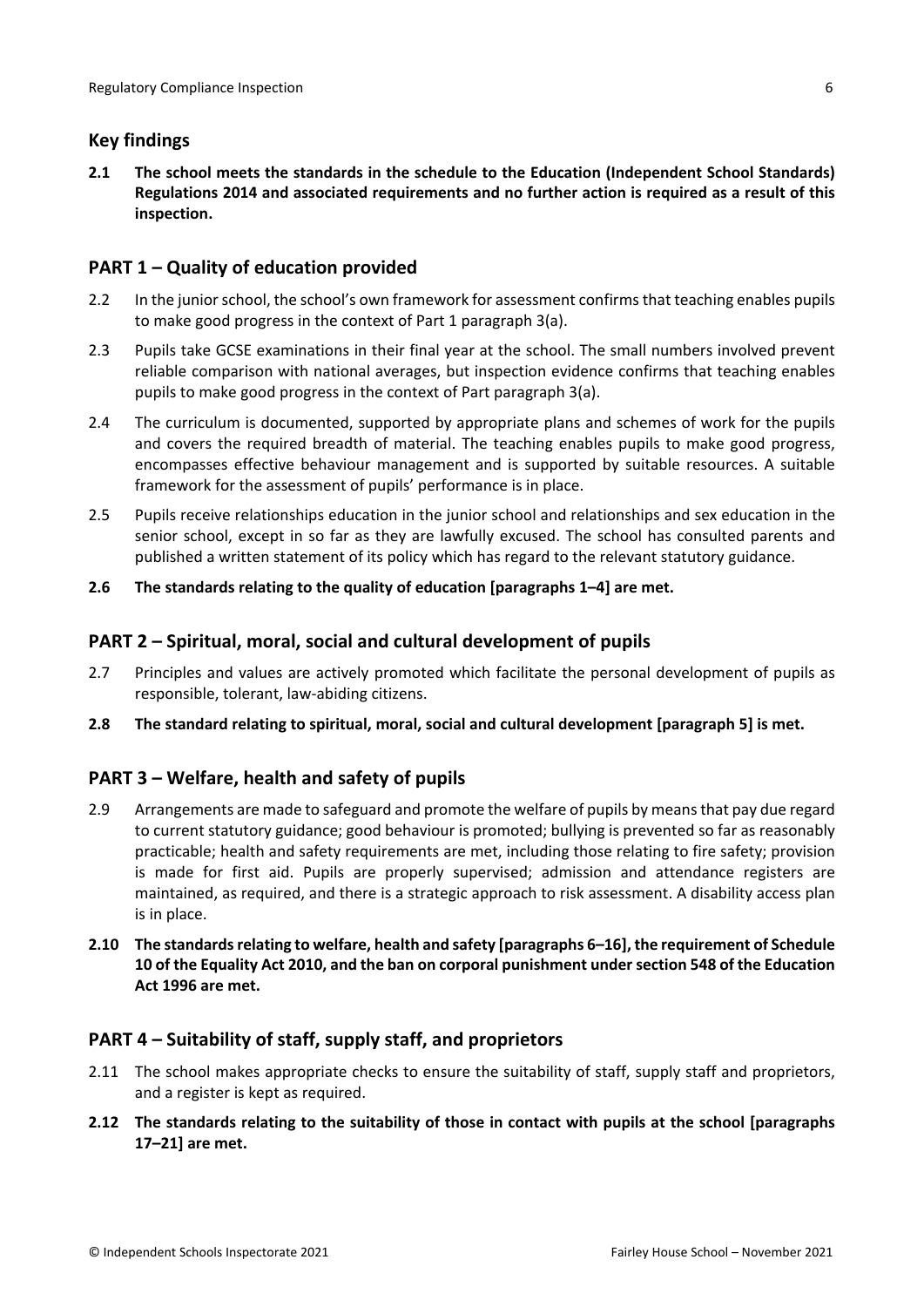# <span id="page-6-0"></span>**PART 5 – Premises of and accommodation at schools**

2.13 Suitable toilet and changing facilities, and showering facilities where required by the standard, and appropriate accommodation for pupils' medical and therapy needs are provided. The premises are maintained to a standard commensurate with health and safety; acoustics and lighting are appropriate; water provision is adequate. Suitable outdoor space is provided for physical education and outdoor play.

#### **2.14 The standards relating to the premises and accommodation [paragraphs 22–31] are met.**

### <span id="page-6-1"></span>**PART 6 – Provision of information**

- 2.15 A range of information is published, provided or made available to parents, inspectors and the Department for Education. This includes details about the proprietor, the ethos of the school and the curriculum, and of the school's arrangementsfor admission, behaviour and exclusions, bullying, health and safety, first aid, details of the complaints procedure, and the number of complaints registered under the formal procedure during the preceding school year, and the provision for any with education, health and care plans or English as an additional language. It also includes particulars of the school's academic performance during the preceding school year, inspection reports and (for parents only) a report at least annually of their own child's progress. The safeguarding policy is posted on the school's website.
- **2.16 The standard relating to the provision of information [paragraph 32] is met.**

#### <span id="page-6-2"></span>**PART 7 – Manner in which complaints are handled**

- 2.17 Parental complaints, if any, are handled effectively through a three-stage process, (informal, formal and a hearing before a panel of three, one of whom is independent of the school). Each stage has clear time scales, and at the third stage the panel can make findings and recommendations which are communicated to the complainant. Records are kept appropriately, including of any action taken, whether or not a complaint is successful.
- **2.18 The standard relating to the handling of complaints [paragraph 33] is met.**

### <span id="page-6-3"></span>**PART 8 – Quality of leadership in and management of schools**

- 2.19 The proprietor ensures that the leadership and management demonstrate good skills and knowledge, and fulfil their responsibilities effectively, so that the other standards are consistently met, and they actively promote the well-being of the pupils.
- **2.20 The standard relating to leadership and management of the school [paragraph 34] is met.**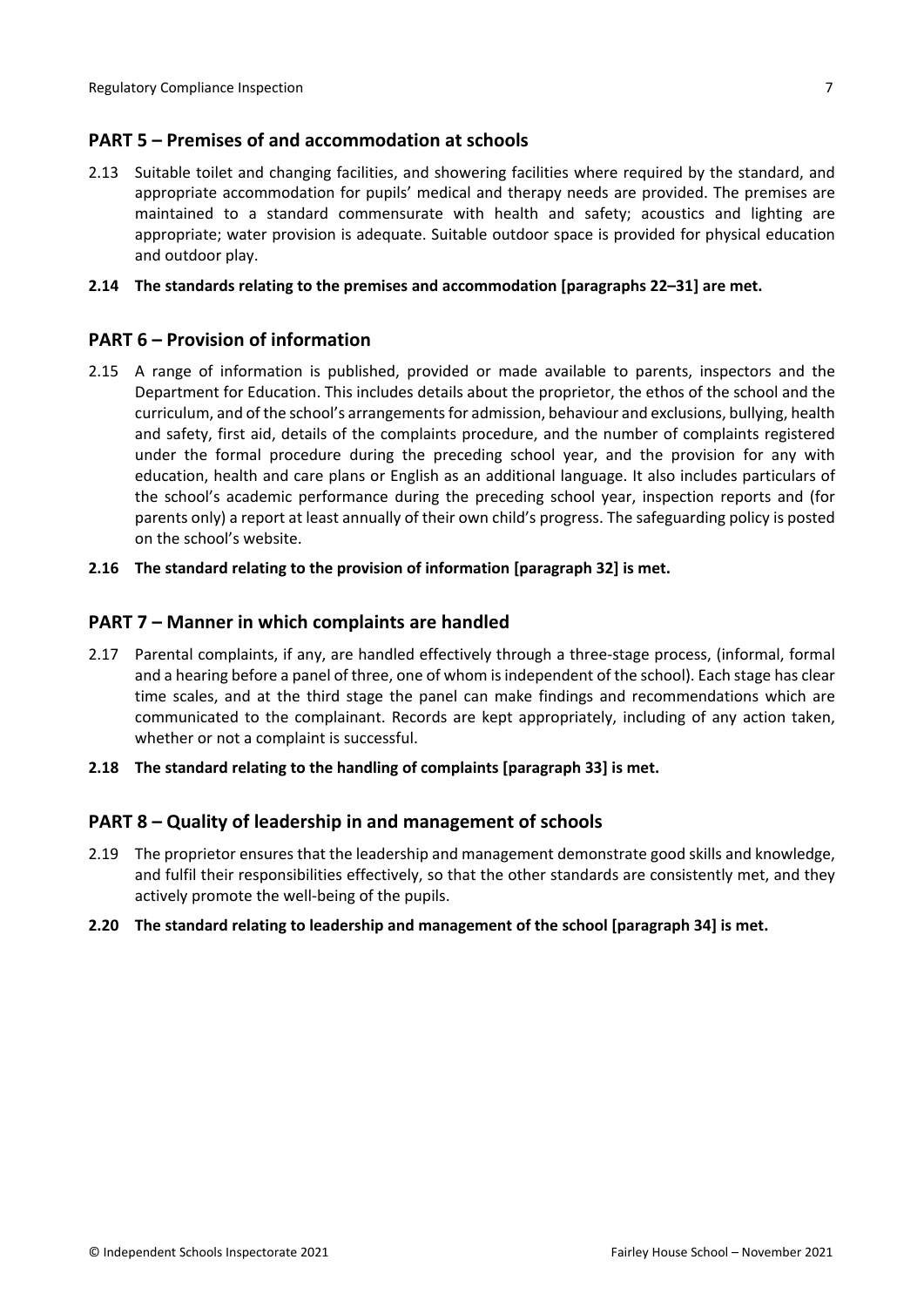# <span id="page-7-0"></span>**3. Educational Quality Inspection**

### <span id="page-7-1"></span>**Preface**

**The EDUCATIONAL QUALITY inspection reports on the quality of the school's work**. It focuses on the two key outcomes:

- The achievement of the pupils, including their academic development, and
- The personal development of the pupils.

#### **The headline judgements apply one of the ISI descriptors 'excellent', 'good', 'sound' or 'unsatisfactory'.**

Where necessary, National Curriculum nomenclature is used to refer to year groups in the school.

# <span id="page-7-2"></span>**Key findings**

3.1 The quality of the pupils' academic and other achievements is excellent.

- Pupils of all abilities, many of whom have had limited success in other educational settings, make excellent progress.
- Pupils respond well to the school's specialist teaching and therapy, overcoming barriers presented by their SpLD and consequently achieve above previous expectations.
- Pupils' excellent academic and non-academic successes allow them to take assured next steps in their learning when they leave the school.
- Pupils' attitudes to learning are excellent, they demonstrate initiative, independence, responsibility and determination in tackling their individual learning challenges.
- 3.2 The quality of the pupils' personal development is excellent.
	- Pupils develop increasing self-confidence and self-esteem which makes them happy and successful learners.
	- Pupils' social development is excellent, they work cooperatively and collaboratively, supporting, encouraging and appreciating each other's efforts and achievements.
	- Pupils become determined and aspirational regarding the next stages in their lives.
	- Pupils' behaviour is excellent; they understand and deal positively with their emotional responses to life's challenges, and relate to others with respect.

#### <span id="page-7-3"></span>**Recommendation**

- 3.3 In the context of the excellent outcomes, the school might wish to consider the following improvement:
	- Ensure that all pupils can reach their full potential by further developing and refining the assessment of their progress.

### <span id="page-7-4"></span>**The quality of the pupils' academic and other achievements**

- 3.4 The quality of the pupils' academic and other achievements is excellent.
- 3.5 Pupils of all ages and abilities make excellent academic progress in relation to their individual starting points on admission to the school. There is variability in the amount of progress made individually by pupils, but the outcomes for all pupils are excellent when their learning difficulties and previous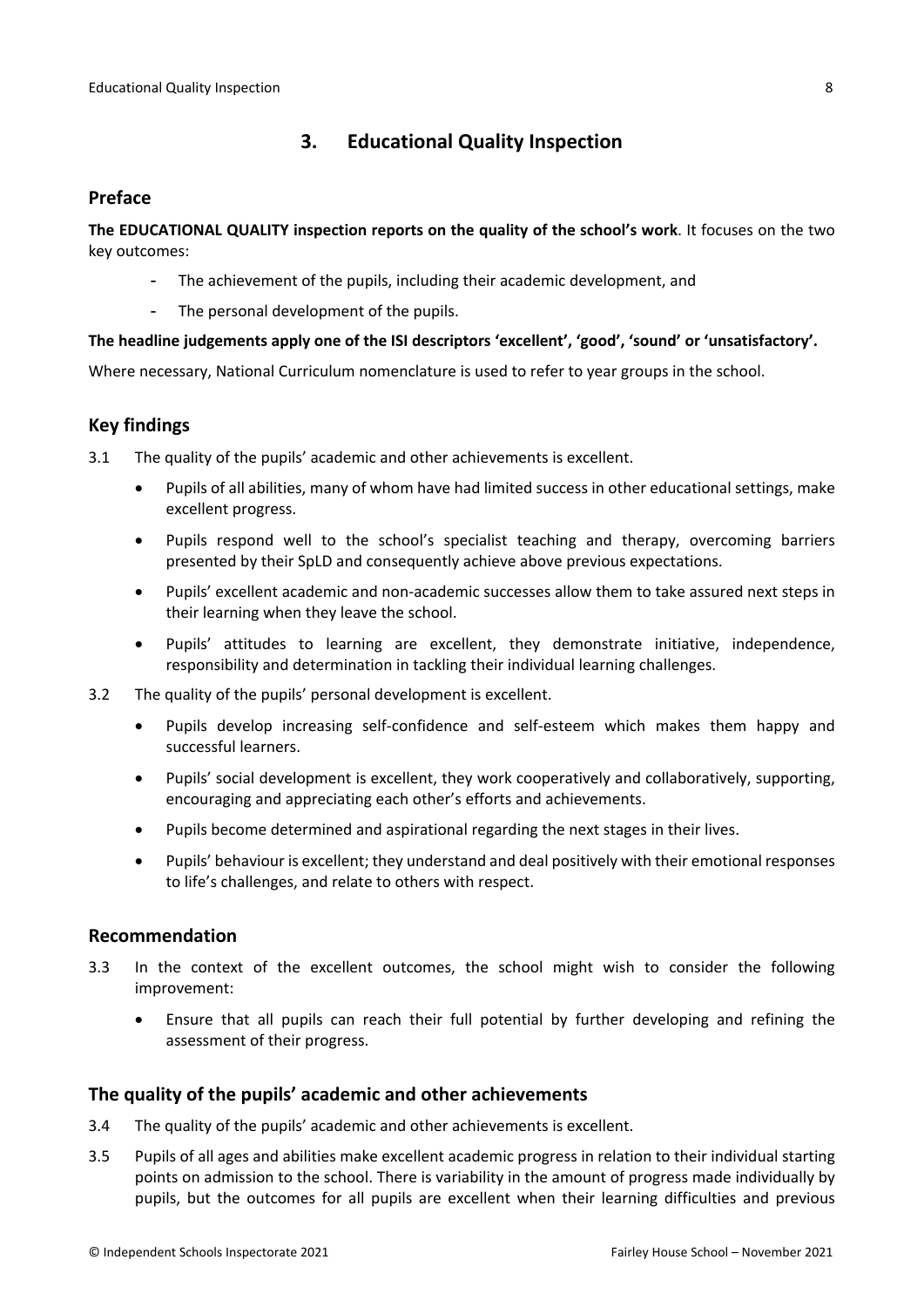limited success and sometimes prolonged periods of school non-attendance are taken into account. Pupils quickly make up for lost time in their academic development because the closely coordinated teaching, educational psychology and therapy team work very effectively on what is most important for each of them. Pupils who experience difficulties regarding memorising, or speed in processing information, are helped to adopt strategies that ameliorate these barriers to learning, and they then progress much more rapidly in their studies. Parents commented in their responses to the preinspection questionnaire that they had seen marked improvements in their children's learning within a few weeks of joining the school. Pupils said that the school had transformed their ability to study within a short time of starting. The school's data on pupils' progress support these views and the inspection team agrees that this is the case.

- 3.6 Junior pupils achieve very well because leaders and staff recognise that within each year group individual pupils may be working at different levels that do not correspond to expected age-related norms. Teaching is skilfully adjusted to take account of these variations, whilst expectations regarding outcomes for all pupils remain high. As a result, these younger pupils make excellent progress relative to their starting points in all subjects. This is also because the school has ensured that as well as giving due focus to the core skills of literacy and numeracy, the curriculum remains broad and balanced. This means that all junior pupils achieve across a comprehensive range of subject content. Those who achieve sufficiently well are able to return to mainstream settings when they are ready to do so with the benefit of a suitably wide learning experience.
- 3.7 In the senior school, pupils' achievement is excellent in relation to their individual starting points and abilities. Pupils work towards GCSEs in the first instance, but if this appears unsuitable for some, an alternative pathway leading to an entry-level qualification is followed. Pupils pursue the most appropriate programmes of study matched to their needs and abilities at their own pace. They are supported by teaching and therapy which focuses very closely on their SpLD and is ambitiously aspirational on their behalf. As a result, pupils gain appropriate accredited outcomes by the end of Year 11 and are well prepared to build on their achievements in their next educational settings, many going on to gain A levels, first and post-graduate degrees. The school is refining its assessment procedures further to ensure that pupils' progress is as closely monitored and evaluated as possible so that pupils can always be assured of receiving the most helpful feedback and teaching in order to reach their potential.
- 3.8 Pupils deal with their SpLD purposefully, employing the strategies and techniques that teaching and therapy staff have helped them to bring to their learning. For example, pupils use personalised strategies to support the retention of vocabulary and organisation of their writing and achieve more readily in their studies as a result. In a touch typing lesson, pupils displayed excellent skills, motivated by their understanding that their progress in this activity would enable them to engage in writing activities more successfully in other subjects. Pupils' competent use of information and communication technology (ICT) across subjects enables them to engage with tasks in ways that reduce the restrictions caused by their SpLD. For example, pupils can use reading applications to decode and comprehend text, or utilise voice activated word processing. Pupils make good use of the lessons learned in the study skills curriculum, applying the guidance effectively within their subject topics. Pupils develop their communication and higher-order thinking skills very well because the school's emphasis on helping them overcome barriers to their learning frees them to explore subjects in more depth. For example, during a poetry lesson, pupils sensitively and collaboratively inferred and hypothesised about meaning in the text.
- 3.9 Pupils say that they can rely on teaching and therapy staff to be working closely together in their best interests. They readily refer to these staff in order to improve their approach to learning tasks and achieve more as a result. In a literacy lesson, pupils showed excellent levels of concentration, facilitated skilfully by teaching which was sensitive to individual pupils' needs, and informed by specific advice from therapy staff. Pupils were encouraged to move around at intervals so that they could have suitable respite from focused tasks, thereby maintaining good engagement overall. Individual pupils'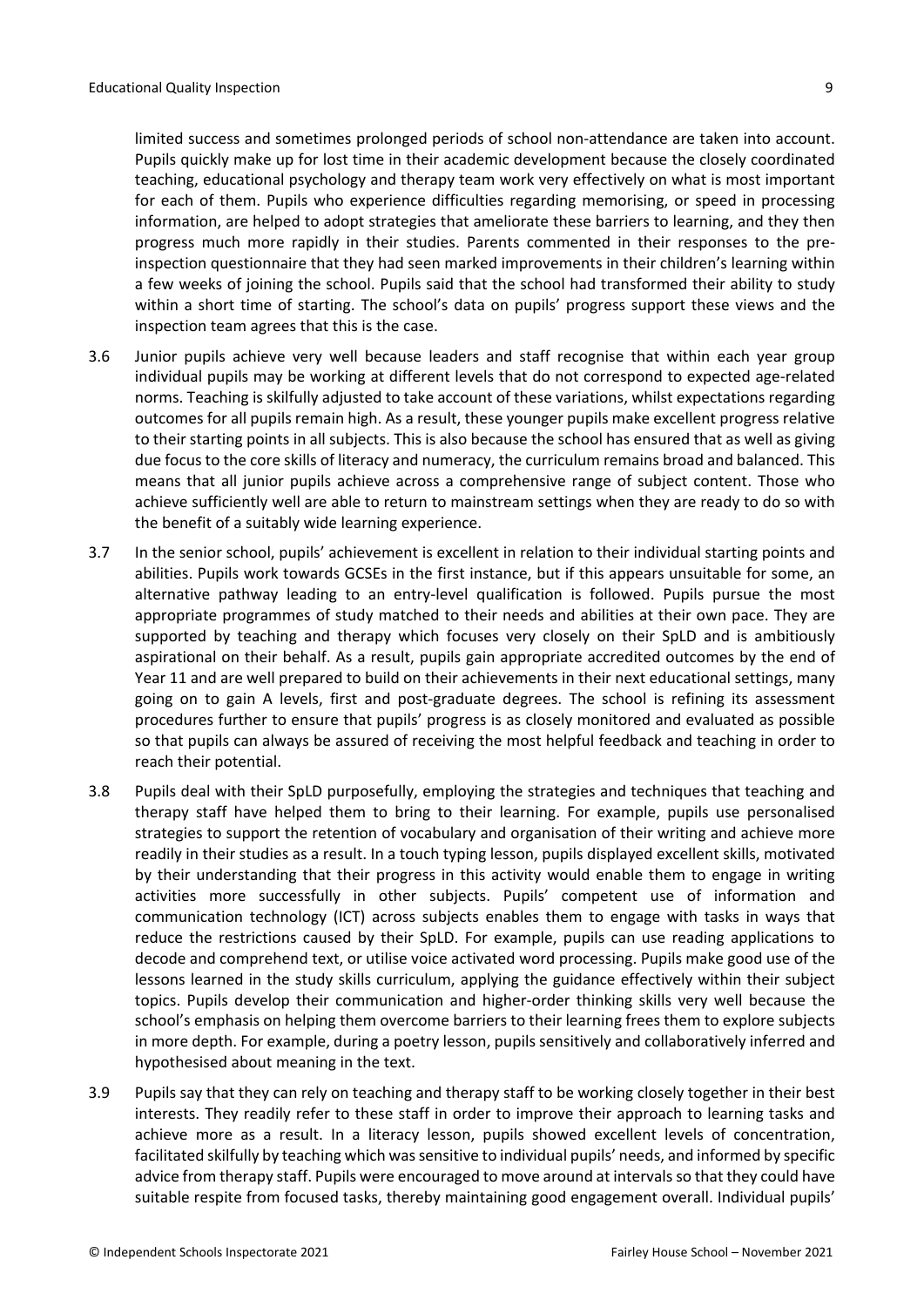achievement is enhanced by the consistent use by staff of individual education plans (IEPs) which are created collaboratively by teaching and therapy staff in consultation with special educational needs coordinators (SENCOs) and reviewed termly. Pupils' excellent ability to tackle barriers to learning caused by their SpLD are further enabled by one-to-one support sessions. It is also strengthened by the school's close liaison with parents regarding how they can build on their children's learning outside of school.

- 3.10 Pupils' attitudes to learning are excellent. Some told the inspectors that in previous settings they had felt afraid to take risks in their learning for fear of making mistakes, or struggled with new challenges because their basic skills were underdeveloped. In contrast, they are now fully engaged in their learning, ask questions when they are unsure and take responsibility for fulfilling tasks. If they get stuck or flounder, they are able to cope because the teaching and therapy staff are alert to their needs and respond quickly and constructively. Pupils appreciate that lessons are planned with their individual needs in mind and so participate with an expectation that they will be able to understand and respond positively to the objectives. Pupils' positivism about learning was exemplified in a science lesson when pupils confidently modelled the structure of an atom using paper plates and skittles. The multi-sensory resources suited their learning style and the staff ensured that the pupils felt entirely comfortable in asking any questions, or in indicating they did not understand something. Additionally, pupils also took advantage of the topic to apply their numerical skills, exploring the relationship between atomic number and atomic mass. Excellent rapport and respect between staff and pupils, in small classes with high staff to pupil ratios, ensure that pupils' daily engagement with lessons is positive and rewarding.
- 3.11 Pupils convey a fundamental trust in the school's respect for and understanding of their learning needs, which is actively promoted by the school's senior leadership and fully endorsed by the governing body. The school's aims and values, which include a focus on building pupils' academic strengths through specialist techniques, are fulfilled very effectively. In their questionnaire responses, parents and pupils approved highly of the school's empathic approach to assisting academic progress, and of the effectiveness of the staff team.
- 3.12 Pupils achieve very well non-academically. They have won national dyslexic football tournaments, participated successfully in national art competitions and national enterprise challenges. They play regularly in sports events against other schools, including non-specialist settings, and are positive about competing even when they may be disadvantaged by aspects of their SpLD. The school offers a suitable range and choice of lunchtime clubs, educational visits and after school activities, and has taken necessary account of balancing such provision with the demands that many of the pupils face as a result of relatively long journey times between home and school and the daily challenges within their academic learning; consequently, pupils are able to engage successfully in extra-curricular activities on a basis that works for them individually and their overall achievement is enhanced substantially.

# <span id="page-9-0"></span>**The quality of the pupils' personal development**

- 3.13 The quality of the pupils' personal development is excellent.
- 3.14 On joining the school, pupils often display learned helplessness and have adopted fear-based task avoidance strategies. Individual pupils may take different lengths of time to recover from these setbacks, but the school's assessment of their progress in personal development shows that they all make substantial advances in this regard, often quite quickly. They become increasingly more confident, effective and happy learners, and consequently their academic and other achievements improve significantly.
- 3.15 In their questionnaire replies, parents expressed much appreciation for the school's role in helping their children re-enter education on a positive footing, and for enabling them to rebuild their lives with new confidence and self-esteem. Pupils of all ages shared with inspectors the profoundly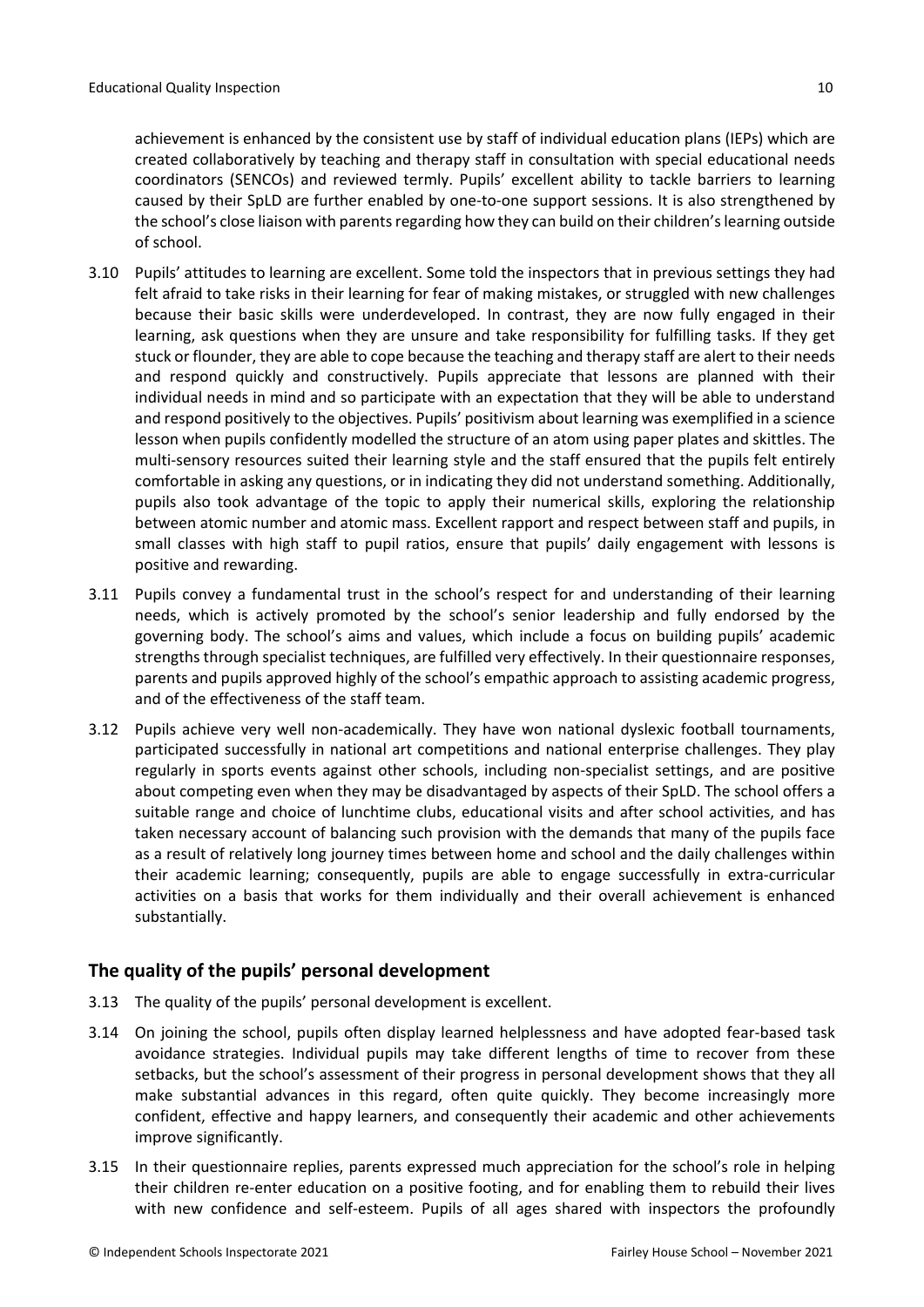beneficial impact of coming each day to a school where they are understood and valued by the adults and where they are with peers who share and understand the same challenges in learning. Pupils feel safe and unkindness and bullying amongst pupils are almost unknown. The school's senior leaders actively promote principles and values that underpin this sense of security experienced by pupils, relating with them respectfully and considerately. Staff uphold the same standards in their relationships with pupils and consistently help to fulfil the school's aims through ensuring an encouraging, nurturing ethos in which everyone succeeds. As result, pupils enjoy school life and are ready to give of their best in everything they do.

- 3.16 Pupils develop excellent self-knowledge, self-esteem and self-confidence. This is because the school helps them to understand, interpret and regulate their feelings so that they control their reactions to situations and learn to maintain an emotional balance in their daily lives. For pupils who may have previously developed a sense of defeatism when faced with a new challenge, the school providesthem with strategies so that they can explain how they are feeling and identify what they can do to improve their performance. As a result, pupils develop a deeper understanding of how their emotional and behavioural responses affect their own progress and the feelings of others, guided by the school's programme of *expected and unexpected behaviours*. In a PSHE lesson, pupils showed excellent selfawareness related to self-motivation and personal energy levels. This was skilfully prompted by teaching which referred to a strategy already incorporated in the pupils' repertoire of self-help techniques. Pupils develop increasing resilience, self-reliance, independence and responsibility for themselves in dealing with academic challenges and in handling personal relationships. Consequently, pupils display well-justified pride in the advances they make in their personal development.
- 3.17 Pupils value and take the opportunities offered by the school to be self-determining and in charge of their daily school experiences. They manage and take responsibility for their own time organisation in school with reference to diaries which signal deadlines. Pupils select after school homework club and other activity clubs if they wish, demonstrating thoughtful decision-making about pursuing their preferred personal interests. They take good advantage of tutorial time-management advice in order to resolve any issues in their daily school schedules.
- 3.18 Pupils contribute to and maintain a respectful, friendly, well-behaved community. They are considerate of each other and of staff, and this regard is mirrored in adults' relationships with pupils. Pupils overcome emotional challenges very successfully because small form groups allow them to explore issues with their tutors. In addition, teachers and therapists help them to understand the impact of their verbal and non-verbal communication on others and to improve their relationship skills accordingly. Pupils also adhere well to the school's *credit and debit* system of self-management of behaviour which provides constructive feedback on how to interpret and control personal frustrations and relate productively with others.
- 3.19 When joining the school, pupils' social awareness and ability to work effectively with others have sometimes been limited by the previous difficulties they have faced. They readily respond to the school's teaching and therapeutic approach which fosters effective social communication that underpins their ability to work with others, to solve problems together and achieve common goals. This was exemplified during a whole school assembly when the debating club very effectively promoted collaboration and presentational skills, focusing on respect, tolerance and listening to others.
- 3.20 The excellent progress that pupils make in gaining confidence in social settings enables them to extend their reinvigorated sense of purpose into activities which allow them to contribute positively to others within the school and the wider community. For instance, at classroom level, pupils are empathic to peers who may be struggling to participate in an activity and spontaneously, patiently and supportively help them to join in. At school council, pupils represent their classmates, expressing their views and suggestions for innovation within school. Older pupils act as 'buddies' to prospective pupils during their assessment visit. Pupils determine which local and national charities to support and decide on how to fund raise, demonstrating a sincere commitment to improving the lives of others.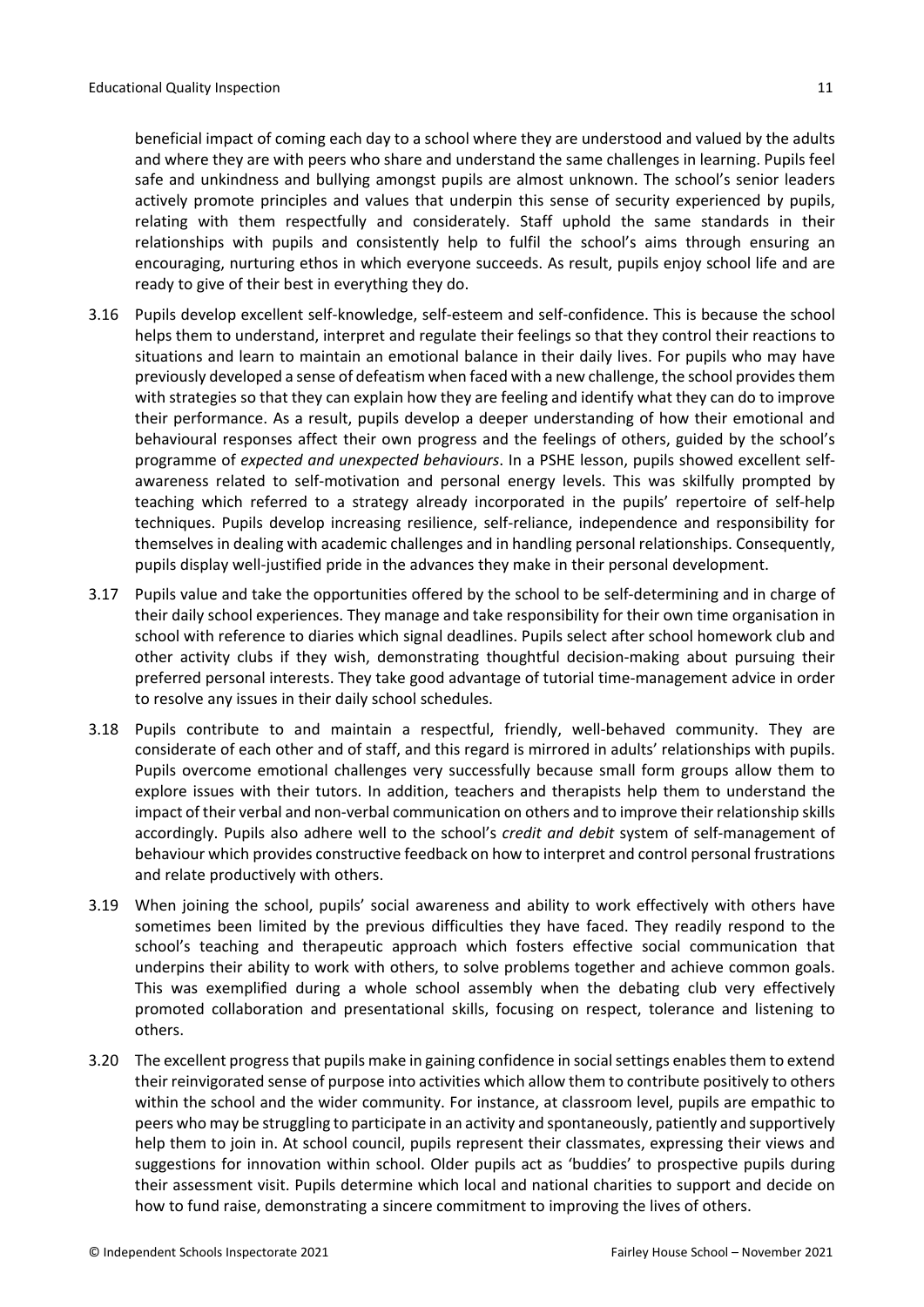- 
- 3.21 Pupils demonstrate excellent respect and appreciation of diversity between cultures and regarding individual's differences. During a whole school assembly, pupils expressed a strong commitment to the importance of valuing one another, of regard for democratic and political institutions, for animal rights and the respect due to the natural world. During the inspection the 'word of the week' was 'respect', and the pupils excelled in showing how they embraced its importance. Pupils' respectful attitudes are strengthened through the example of leaders and staff who provide excellent role models in this regard. Parents value this characteristic of the school, as expressed in their questionnaire comments. Pupils also demonstrate an insightful spiritual understanding, for instance appreciating how language in poetry can move, enthral and challenge the reader, and when considering the distinction between material wealth and happiness as personified by Scrooge and Bob Cratchit in Dicken's *A Christmas Carol*.
- 3.22 Staying safe and healthy is well understood by pupils. Some pupils travel independently to and from school, using public transport safely, supported by suitable training. This is testament to the school's endeavours to assist pupils' preparation for life after they leave school. Pupils learn how to keep safe and what to do if they get into difficulty because the school ensures it assesses each pupil's needs in this regard and puts guidance and any necessary support in place. Pupils know how to stay safe when online, as seen when they demonstrated their secure learning about social media images and texts in an ICT lesson. They also have good understanding regarding how to stay healthy, physically and mentally, as displayed during a PSHE lesson, when they discussed making sensible and positive lifestyle choices.